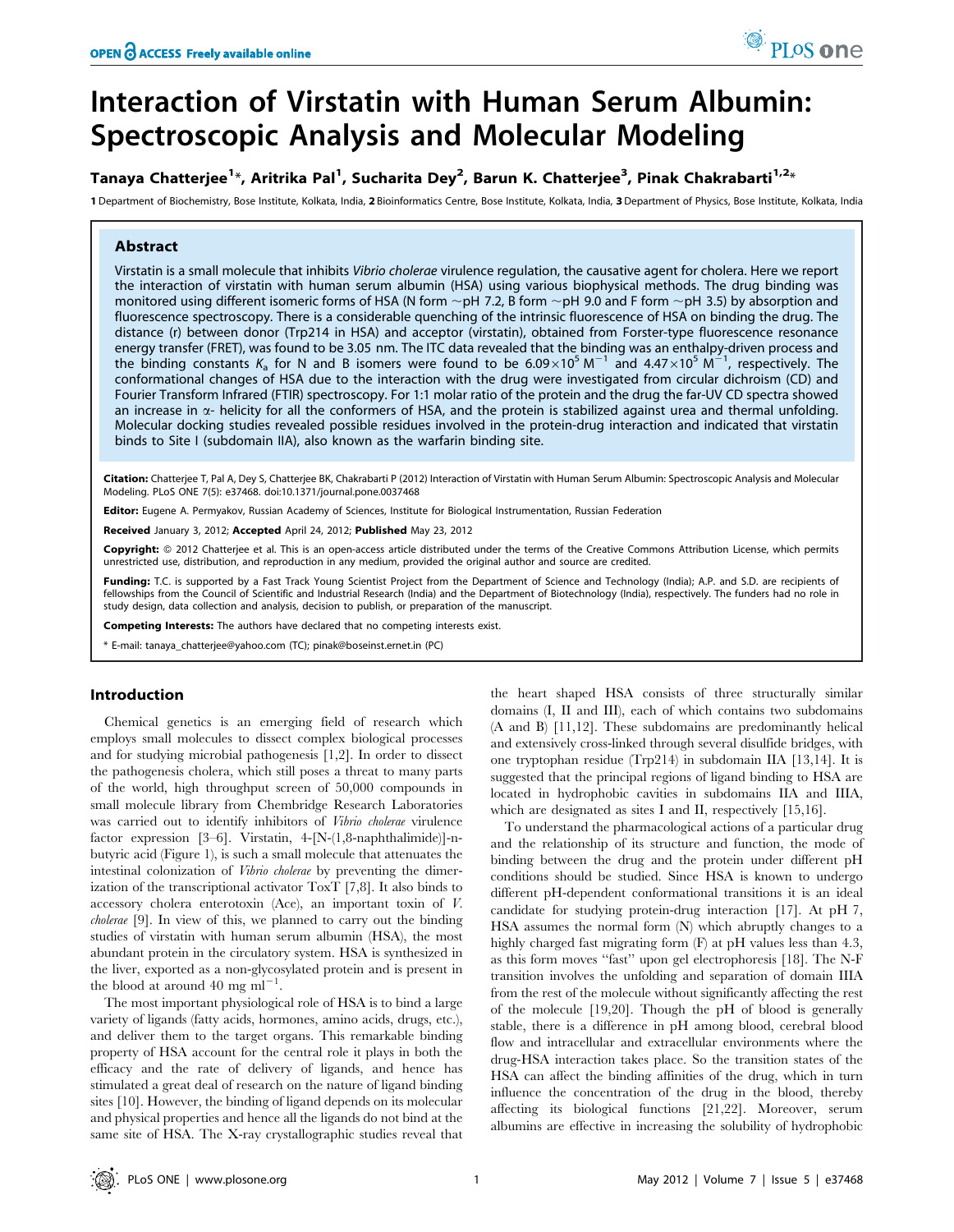

Figure 1. Chemical structure of virstatin. doi:10.1371/journal.pone.0037468.g001

drugs in plasma and thereby facilitate their delivery to cell in vivo and in vitro.

In this study to explore the binding of virstatin to HSA (N, B and F forms), UV absorption spectroscopy, steady-state fluorescence, quenching of tryptophan fluorescence and ITC measurements were carried out. Moreover, far-UV CD, near-UV CD and FT-IR spectroscopy was employed to confirm the conformational changes of the protein upon drug binding. The probable binding site of virstatin to HSA is also predicted from molecular docking studies.

## Materials and Methods

#### Materials

Both human serum albumin (free from fatty acid, CALBIO-CHEM Cat# 126658) and virstatin (CALBIOCHEM Cat# 677520) were purchased from Merck, Germany and were used without further purification. The stock solution of virstatin was prepared in 100% DMSO. Spectroscopic sample of HSA was prepared by weighing and dissolving the protein in different buffers set at a given pH. For N, B and F conformational states of protein 0.1 M potassium phosphate (pH 7.2 and 9.0) and 10 mM acetic acid/sodium acetate (pH 3.5), respectively were used. The exact concentration of HSA was determined spectrophotometrically using molar extinction coefficient of  $35700 \text{ M}^{-1} \text{ cm}^{-1}$  in a UV-1800 Shimadzu Spectrophotometer. All the other chemicals were of analytical grade and used as supplied without further purification.

#### UV Spectroscopic Measurements

The UV absorption spectra of the drug along with HSA in the molar ratio of 1:1 (10  $\mu$ M) at pH 7.2 were recorded on a UV– 1800 Shimadzu spectrophotometer from 700–200 nm. Baseline was corrected using 0.1 M potassium phosphate buffer pH 7.2.

#### Fluorescence Measurements and HSA Denaturation

Fluorescence spectra were measured with a Hitachi F–3010 spectrofluorimeter at  $25^{\circ}$ C with a 1 cm path length quartz cuvette. Both the excitation and emission band passes were kept at 2.5 nm. The excitation wavelength was set at 295 nm to selectively excite the tryptophan residue. Binding of bis-ANS to HSA was measured at  $25^{\circ}$ C using excitation at 395 nm using slit widths of 5 nm and measuring the emission fluorescence spectra between 420 and 600 nm. Bis-ANS was added to 5  $\mu$ M of HSA and the changes in ANS fluorescence were followed by measuring the intensity at 495 nm. For energy transfer experiments, an excitation wavelength of 295 nm was used to selectively excite tryptophan residues. Quenching experiment of HSA was performed with successive addition of virstatin and the fluorescence values were corrected for the inner filter effect using the following equation

$$
F_c = F_0 \left\{ \frac{\text{antilog}(A_{ex} + A_{em})}{2} \right\} \tag{1}
$$

where  $F_0$  is the observed fluorescence,  $F_c$  is the corrected fluorescence,  $A_{\text{ex}}$  and  $A_{\text{em}}$  are the absorbances of the drug at the excitation and emission wavelength.

Urea induced unfolding was used to study the stability of different isomers of HSA (N, B and F) in the absence and presence of virstatin (HSA/virstatin = 1: 1 molar ratio). Stock solution of urea (10 M) was prepared and then aliquots were used to prepare a series of solutions containing different concentrations of urea. The final solution mixture was incubated overnight at room temperature.

#### Binding of Virstatin to HSA by ITC

Isothermal Titration Calorimetry allows the measurement of the magnitude of the binding affinity, and the two contributing thermodynamic terms: enthalpy  $(\Delta H)$  and entropy  $(\Delta S)$  changes [23,24]. The binding of virstatin to the two different conformational forms of HSA (N and B) was studied by ITC, carried out on a VP-ITC (Microcal Inc., Northampton, MA) at  $30^{\circ}$ C. Protein solutions in different buffers (0.1 M potassium phosphate, pH 7.2 and 9.0, respectively) were dialyzed extensively before injecting. The sample cell (approximately 1.4 mL) was loaded with HSA (conc. 57  $\mu$ M) and virstatin (conc. 600  $\mu$ M) was injected into the reaction cell. The titration cell was stirred continuously at 310 rpm, which ensured rapid mixing but did not cause foaming on the protein solution. Titrations were performed to ensure full occupancy of the binding sites and until the titration signal was constant. The calorimetric data were analyzed using the MicroCal Origin 7.0 software provided with the instrument. The enthalpy change for each injection was calculated by integrating the area under the peaks and then subtracted with control titrations. The other thermodynamic parameters were calculated according to the formulas

$$
\Delta G = -RT \ln K_a = \Delta H - T\Delta S \tag{2}
$$

where  $T$  is the absolute temperature (303 K) and  $R = 8.3151$  J mol<sup>1</sup> K<sup>1</sup>.

# Circular Dichroism (CD) Measurements and Thermal Unfolding

CD measurements were carried out with a JASCO spectropolarimeter (model J-800) equipped with a thermoelectrically controlled cell holder under a constant nitrogen flow. Cuvettes with path lengths of 1 mm were employed for far-UV (200– 260 nm) and 5 mm for near-UV (240–310 nm) measurements, with HSA concentrations of 10  $\mu$ M and 1.5 mg/mL, respectively. Each spectrum was the average of three scans. Far-UV CD spectra were collected with a step resolution of 0.1 nm, a scan speed of 50 nm per minute and a bandwidth of 1 nm. All of the CD measurements were carried out at  $25^{\circ}$ C.

During CD measurements, the DMSO (used as solvent for virstatin) content never exceeded 1.5% (v/v). For the thermal unfolding of HSA in presence and absence of virstatin, far-UV CD spectra were recorded as a function of temperature between 20 and 80°C in steps of 2°C with an equilibration time of 2 min at each temperature. The observed ellipticities were converted into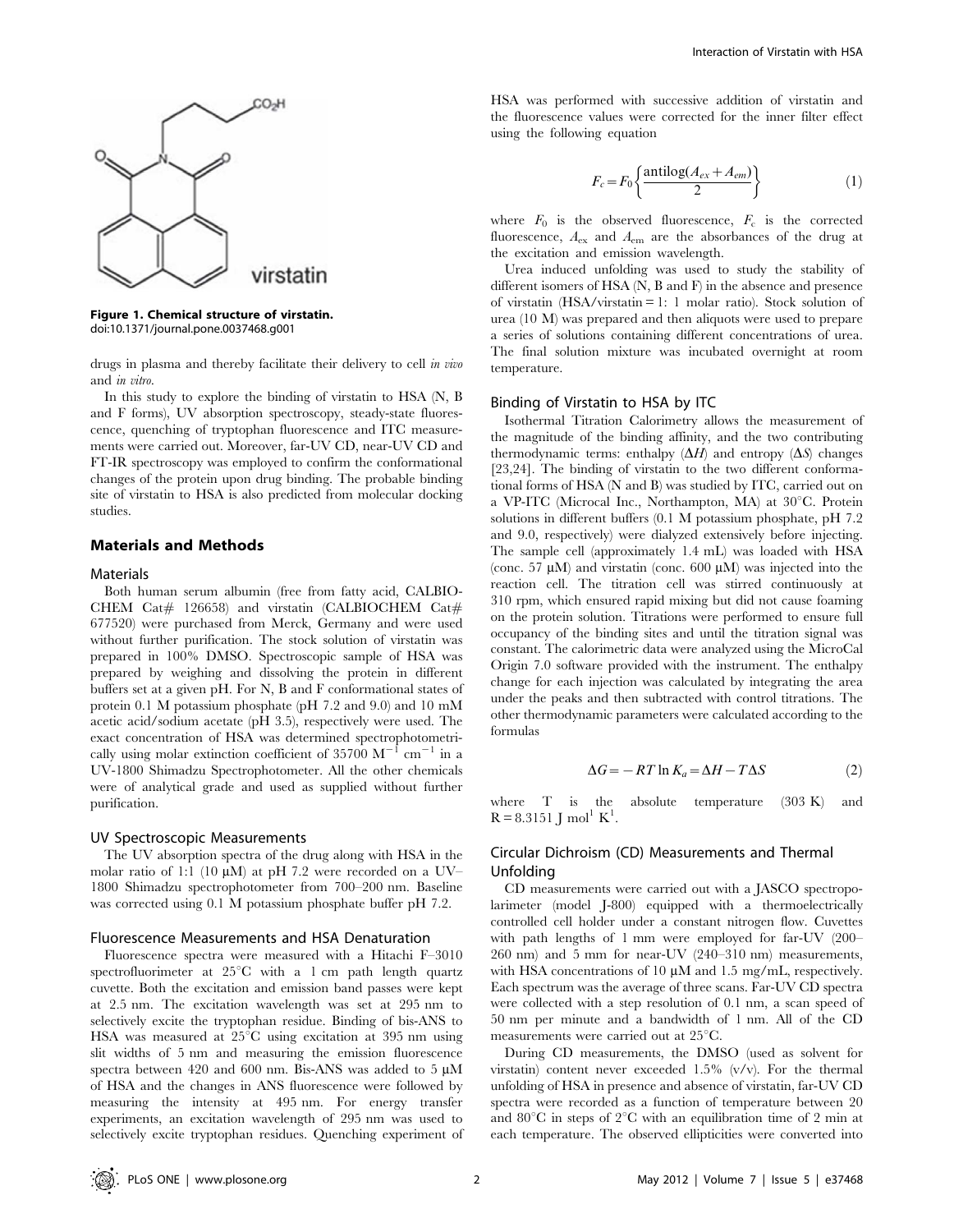the mean residue ellipticities [ $\theta$ ], deg. cm<sup>2</sup>.dmol<sup>-1</sup>] which is given by

$$
[\theta_{222}] = 100 \ \theta Mw/c\ln\tag{3}
$$

where  $[\theta_{222}]$  is the measured ellipticity in degrees, c is the protein concentration in mg/mL,  $l$  is the path length in cm,  $Mw$  is the molecular weight of HSA and  $n$  is the number of amino acid residues of HSA. Considering that the unfolding of the HSA is a two-state process between folded  $F$  and unfolded  $U$ , the equilibrium constant K at any temperature T can be written as,

$$
K = \frac{[F]}{[U]}
$$
 (4)

where  $[F]$  and  $[U]$  are the concentrations of the folded and unfolded forms, respectively. The equilibrium constant K is related to the Gibbs free energy of unfolding as

$$
\Delta G = -RT \ln K \tag{5}
$$

where  $R$  is the gas constant and  $T$  is the absolute temperature. Again the fraction folded at any temperature  $\alpha$  is given by

$$
\alpha = \frac{[F]}{[F] + [U]} \tag{6}
$$

which is  $K/(1+K)$  and

$$
\alpha = \frac{\theta_T - \theta_U}{\theta_F - \theta_U} \tag{7}
$$

where  $\theta_{\mathcal{T}}$  is the observed ellipticity at any temperature T,  $\theta_F$  is the ellipticity of the fully folded form and  $\theta U$  is the ellipticity of the unfolded form. The temperature dependence of the secondary structure was estimated from fitted far-UV CD curves by plotting  $[\theta_{222}]$  as a function of temperature T, using Gibbs-Helmholtz equation

$$
\Delta G = \Delta H (1 - T/T_M)
$$
  
- 
$$
\Delta C_p T_M [1 - (T/T_M) + (T/T_M) \ln(T/T_M)]
$$
 (8)

where  $T_M$  is the melting temperature,  $\Delta H$  is the change in enthalpy and  $AC_p$  is the change in specific heat capacity from the folded to the unfolded state.

## Fourier Transform Infrared (FT-IR) Spectroscopy

FT-IR spectra were recorded on a Perkin-Elmer spectrometer equipped with a DTGS KBr detector and a KBr beam splitter. All the spectra were taken via the absorbance mode with constant nitrogen purging. Spectra were obtained at  $4 \text{ cm}^{-1}$  resolution with 50 scans. Spectra of background were collected and subtracted from the original protein spectra. If not specifically mentioned, all the spectra were collected in the range of  $1400-1800 \text{ cm}^{-1}$ .

## Computational Modeling of the HSA-virstain Complex

Virstatin was docked to the structure of HSA using PATCH-DOCK and GOLD [25,26]. Hydrogen bonding was checked between the protein and the ligand using HBPLUS [27]. The accessible surface area was calculated using NACCESS [28].

#### Results and Discussion

#### UV Absorption Spectra of HSA in the Presence of Virstatin

The UV absorption spectra of HSA, virstatin and HSA bound to virstatin were studied at physiological pH (pH 7.2) and are shown in Figure 2. Virstatin has a characteristic peak at 345 nm. However, there was no absorption of HSA alone in this range (400–300 nm), as proteins do not have significant absorbance beyond 300 nm. Upon binding to HSA the wavelength, shape and intensity of the absorption band of the drug changes, with the concomitant appearance of two new peaks at 329 and 360 nm. This can be seen clearly in the difference spectrum (inset, Figure 2).

# Characterization of Different Conformational States of HSA and Analysis of Urea-induced Equilibrium Unfolding Data

The fluorescence emission spectra for different conformers of HSA were recorded in the absence and the presence of virstatin. For native HSA (N and B conformers), the  $\lambda_{\text{max}}$  were found to be almost the same (348 nm), whereas for the F form the value of was blue shifted (344 nm) (data not shown). It is likely that at pH 3.5, the environment around the lone Trp becomes more hydrophobic. For all the conformers of HSA (N, B and F) the fluorescence intensity decreases and the spectra are characterized by significant red shift in the presence of 5 M urea indicating the exposure of the sole Trp residue to the aqueous medium [29].

The effect of virstatin binding on the stability of different isomers of HSA was investigated by urea-induced unfolding at various denaturant concentrations. The equilibrium unfolding was monitored by the measurement of fluorescence emission at 340 nm after exciting the protein at 295 nm. Since HSA contains only one tryptophan residue (Trp214), which resides in domain II, the changes in fluorescence intensity may be ascribed to the conformational changes in this domain. The plots of the ratio of fluorescence emission intensity  $(F_{350}/F_{340})$  for free HSA (N, B and F states), as well as HSA-virstatin complex against urea concentration yielded sigmoidal transition curves (Figure 3).



Figure 2. UV absorption spectra of virstatin before and after interacting with HSA in potassium phosphate buffer pH 7.2. The difference spectrum (complex – virstatin) is shown in the inset. doi:10.1371/journal.pone.0037468.g002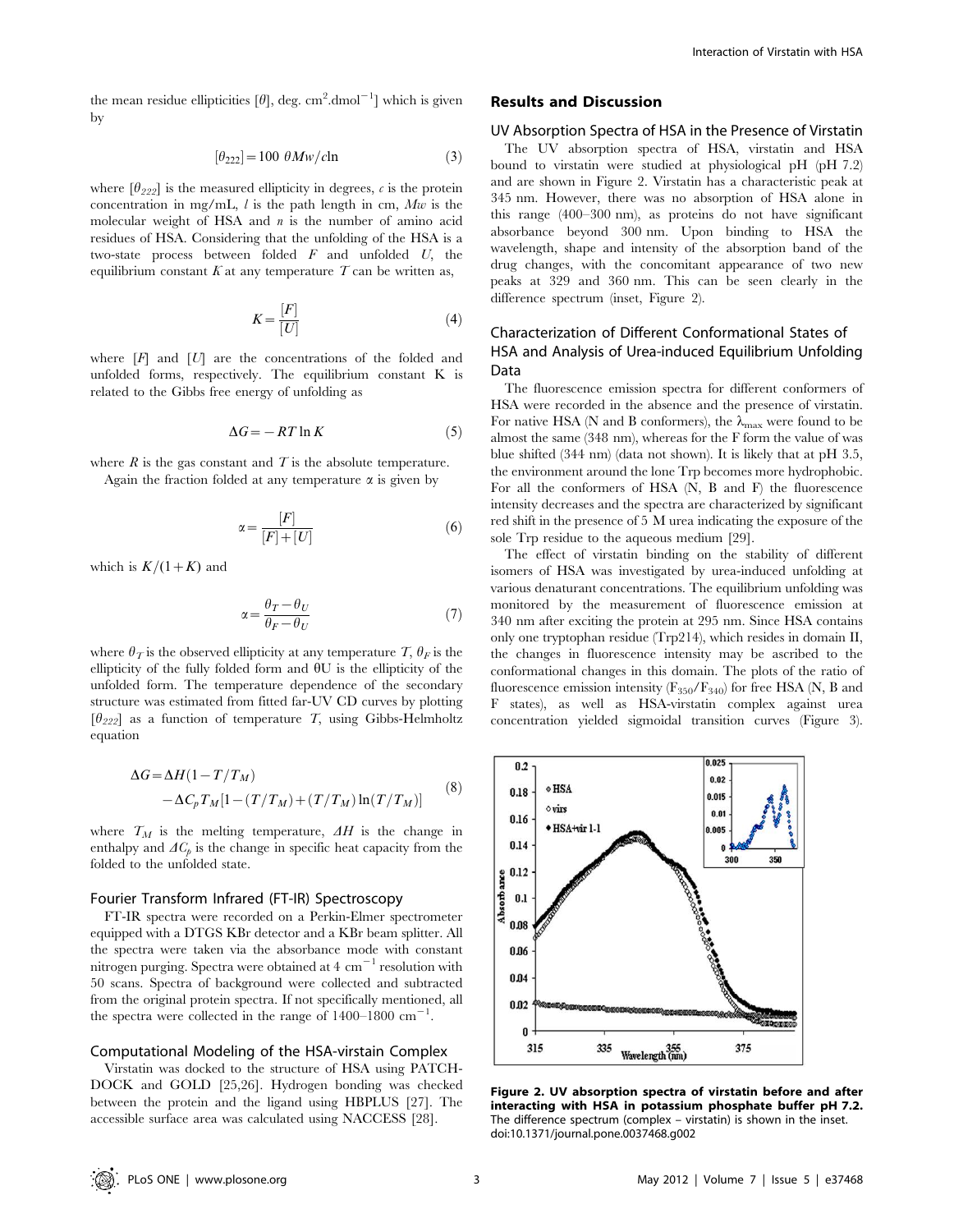The unfolding transition curves were analyzed following a simple two-state transition between the folded (F) and the unfolded (U) states. At each urea concentration the observed signal S, representing the ratio of fluorescence emission intensity  $(F_{350}/F_{350})$  $F_{340}$ ) were fitted to a two state equation as shown below

$$
S = \frac{S_F e^{\left(\frac{\Delta G_{FU}}{RT}\right)} + S_U}{e^{\left(\frac{\Delta G_F U}{RT}\right)} + 1} \tag{9}
$$

At each step the free energy change is assumed to be a linear function of concentration of urea. The plots of  $\Delta G_{FU}$  (the unfolding free energy) against urea concentration were analyzed using the equation:

$$
\Delta G_{FU} = \Delta G_{FU}^{H_2O} - m_{FU} [d_{FU}]_{1/2}
$$
 (10)

where  $m_{\text{FU}}$  is the dependency of the  $\Delta G_{\text{FI}}$  on urea concentration, which is a measure of co-operativity of unfolding and  $\Delta G_{FU}$ <sup>H</sup><sub>2</sub><sup>O</sup> is the free energy change in the absence of denaturant, which is equivalent to the conformational stability of the protein. Dividing  $\Delta G_{FU}$  by the slope gives the value for the midpoint of transition,  $[d_{\text{FU}}]_{1/2}$ .

The result shows that upon binding to the drug (HSA:virstatin in 1:1 molar ratio) the unfolding free energy  $\Delta G_{\text{FU}}$  increases

Table 1. Unfolding of different conformational isomers for HSA alone and HSA bound to virstatin.

|                    | рH  | $G_{\rm FU}$<br>$kcal.mol^{-1}$ | $m_{\text{FU}}$<br>$kcal$ .mol $^{-1}$ .M $^{-1}$ | $[d_{\text{FU}}]_{1/2}$ M |
|--------------------|-----|---------------------------------|---------------------------------------------------|---------------------------|
| HSA (N)            | 7.2 | $1.43 \pm 0.40$                 | $0.39 + 0.08$                                     | 3.68                      |
| $HSA + virstation$ | 7.2 | $2.54 \pm 0.35$                 | $0.45 \pm 0.07$                                   | 5.68                      |
| HSA (B)            | 9.0 | $2.29 \pm 0.35$                 | $0.43 \pm 0.08$                                   | 5.29                      |
| HSA+virstatin      | 9.0 | $3.76 \pm 0.60$                 | $0.66 \pm 0.12$                                   | 5.71                      |
| HSA (F)            | 3.5 | $2.93 \pm 0.40$                 | $0.8 + 0.09$                                      | 3.66                      |
| $HSA + virstatin$  | 3.5 | $3.03 \pm 0.34$                 | $0.75 \pm 0.10$                                   | 4.04                      |
|                    |     |                                 |                                                   |                           |

Based on data shown in Figure 3. doi:10.1371/journal.pone.0037468.t001

compared to that for the free protein, indicating a stabilizing effect of virstatin on HSA (Table 1). The values of the urea concentration at half-completion of the transition, indicated as  $\left[d_{FU}\right]_{1/2}$ , were found to be 3.68 M for the free HSA at pH 7.2, which increases to 5.68 M for the HSA-virstatin complex. Similar trends were also observed for the B and F forms of HSA. So irrespective of pH, the binding of virstatin (in 1:1 molar ratio) makes the protein more stable, as evident from the values of the change in free energy of unfolding as well as the values of the midpoint of transition.



Figure 3. Urea induced unfolding of (a) N, (b) B and (c) F isomers of HSA in the absence (solid symbols) and the presence (open **symbols) of virstain.** The spectra overlaid along with the best-fit curves assuming a two-state model.  $F_{340}$  and  $F_{350}$  in the y-axis correspond to the fluorescence intensities at the respective wavelengths. doi:10.1371/journal.pone.0037468.g003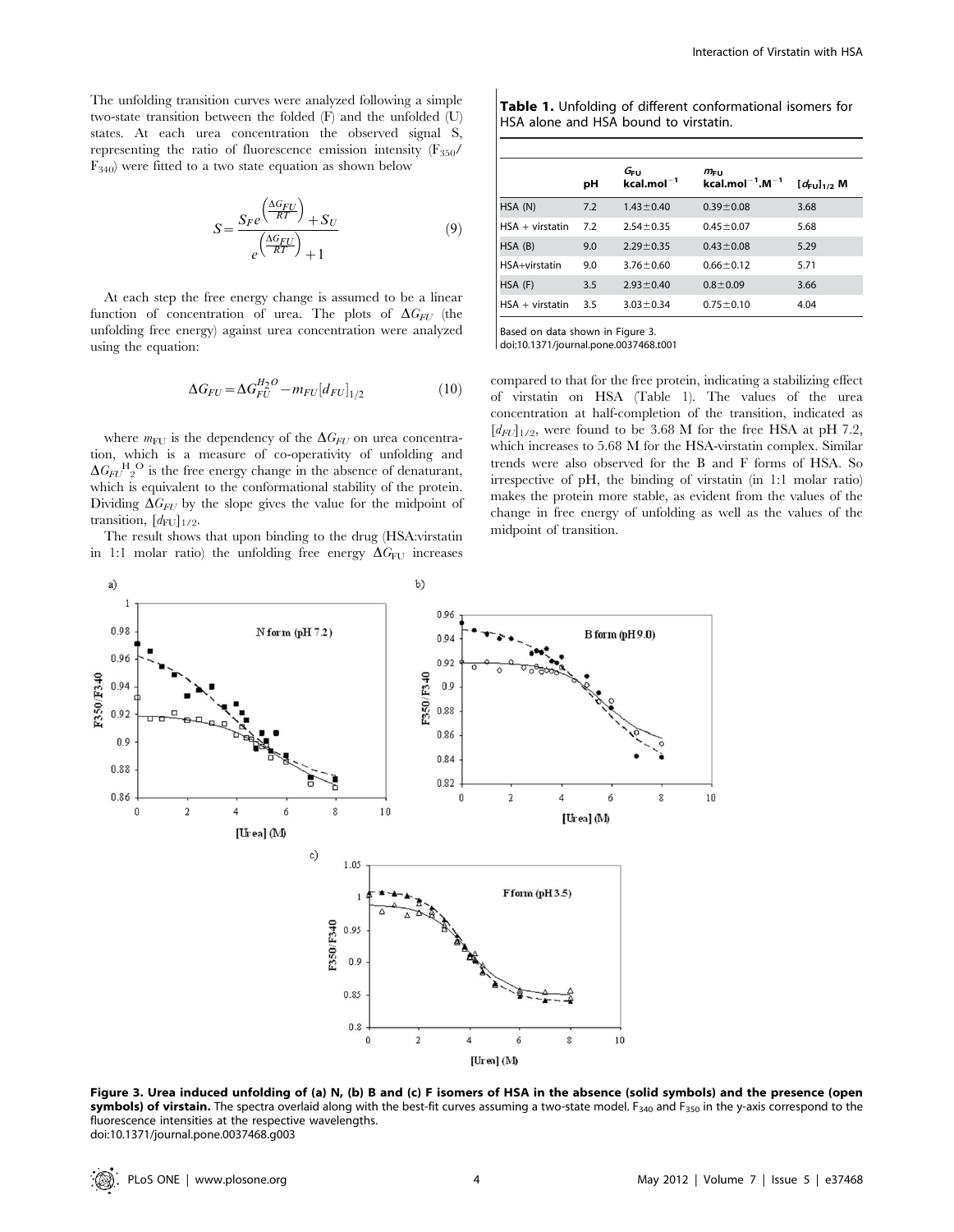

Figure 4. Modified Stern-Volmer plot of the HSA virstatin complex. doi:10.1371/journal.pone.0037468.g004

# Quenching of Tryptophan Fluorescence of HSA Induced by Virstatin and the Calculation of the Binding

#### Parameters

The quenching of fluorescence of proteins may be used as an effective tool to derive information about protein-drug interaction [30,31]. From the Stern-Volmer plot it is evident that the increasing concentration of virstatin caused quenching of Trp fluorescence for all conformational isomers of HSA (Figure S1). As there is a downward curvature in the Stern-Volmer plot, especially for the B form, we used modified Stern-Volmer plot (Figure 4) and obtained the  $K_{SV}$  values [29], which are  $1.13 \times 10^5$ ,

 $1.76\times10^5$  and  $0.43\times10^5$   $\text{M}^{-1}$  for N, B and F conformers of HSA, respectively. The values are in accordance to the ones obtained from ITC (discussed later). Competition studies between warfarin and virstatin were attempted using fluorescence quenching technique to determine the relative sites of their binding to HSA, but did not succeed as both warfarin (excitation at 343 nm) and virstatin (at 310 nm) fluoresce around the same wavelength (emission at 390 nm).

#### Bis-ANS Binding Studies

Bis-ANS is widely used as hydrophobic fluorescent probe and hence extensively used to examine the non polar character of protein. A similar molecule, ANS has been shown to bind mainly to HSA subdomain IIIA [32]. We wanted to see if the binding of virstatin has any effect on the fluorescence spectra of bis-ANS bound to HSA. Indeed, there is a decrease in fluorescence intensity of bis-ANS bound HSA on addition of virstatin (Figure 5). It is possible that the changes in conformation of HSA induced by the binding of virstatin (discussed later) cause the quenching of bis-ANS fluorescence.

# Tryptophan Fluorescence Resonance Energy Transfer (FRET) from HSA to Virstatin

According to Förster's nonradiative energy transfer theory, the energy transfer is possible when the fluorescence emission spectrum of the donor and UV absorption spectrum of the acceptor have suitable overlap, and the donor and the acceptor are within the characteristic Förster distance [29]. The fluorescence spectra of HSA  $(7.5 \mu M)$  and absorption spectra of virstatin  $(7.5 \mu M)$  were scanned between 300 to 450 nm. The spectral overlap of the donor (W214 of HSA) and acceptor virstatin is shown in Figure 6. The efficiency of energy transfer  $(E)$  is calculated using the following equation



Figure 5. Fluorescence quenching spectra of bis-ANS bound HSA in absence (top) and presence (the arrow indicating curves obtained with increasing concentration) of virstatin in phosphate buffer pH 7.2; [HSA] = 7.5 µM, [bis-ANS] = 5.0 µM and [virstatin] = 0.1 to 5.0  $\mu$ M (with 10 increments of 0.1  $\mu$ M, followed by another 5 of 1  $\mu$ M). doi:10.1371/journal.pone.0037468.g005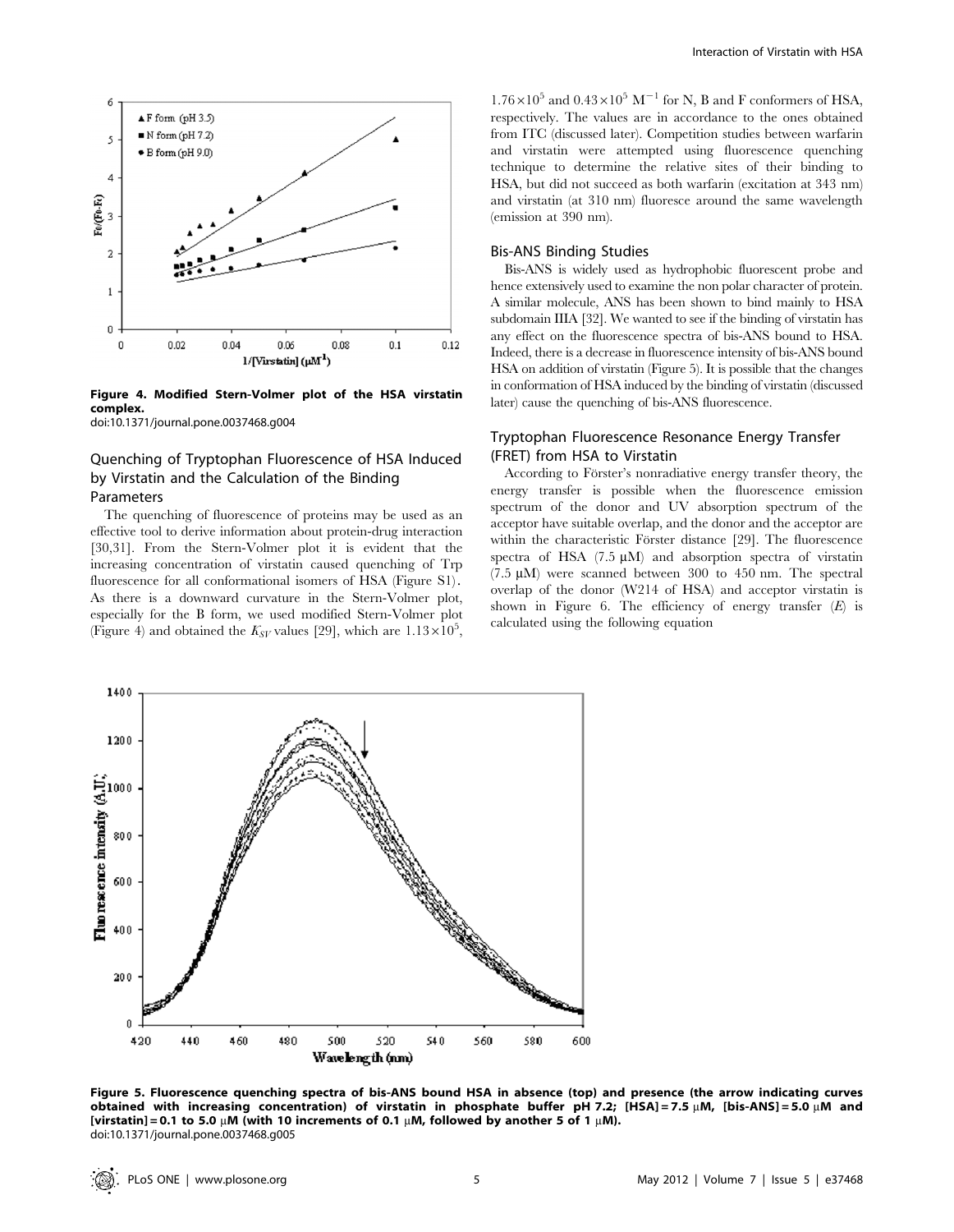

Figure 6. Spectral overlap between fluorescence emission spectrum of HSA (solid line;  $\lambda_{ex}$  295 nm) and UV absorption spectrum of virstatin (dotted line). doi:10.1371/journal.pone.0037468.g006

$$
E = 1 - \frac{F}{F_0} = \frac{R_0^6}{R_0^6 + r^6} \tag{11}
$$

Where  $F$  and  $F_0$  are the fluorescence intensities of HSA in the presence and absence of virstatin,  $r$  is the distance between the acceptor and the donor, and  $R_0$  is the critical distance when the energy transfer efficiency is 50%.  $R_{\theta}$  can be calculated using the equation

$$
R_0^6 = 8.79 \times 10^{-25} K^2 n^{-4} \phi J \tag{12}
$$

Where  $K^2$  is the spatial factor of orientation, *n* is the refractive index of the medium and  $\phi$  is the fluorescence quantum yield of the donor. The overlap integral of the fluorescence emission spectrum of the donor and absorption spectrum of the acceptor,  $\tilde{\jmath}$ is calculated from the equation

$$
J = \frac{\int_{0}^{\infty} F(\lambda)\varepsilon(\lambda)\lambda^4 d\lambda}{\int_{0}^{\infty} F(\lambda) d\lambda}
$$
 (13)

Where  $F(\lambda)$  is the fluorescence intensity of the donor at wavelength range  $\lambda$  to  $\lambda + \Delta\lambda$  which is dimensionless, and  $\varepsilon(\lambda)$  is the extinction coefficient of the acceptor at wavelength  $\lambda$  in  $M^{-1}$  cm<sup>-1</sup>. In our present study  $K^2$ ,  $\phi$  and *n* were taken as 2/3, 0.118 and 1.336 respectively. The value of r is 3.05 nm from Eq. 11 using  $E = 0.3$ . The donor to acceptor distance being within the range of 0.5–2.0  $R_0$  is indicative of an efficient energy transfer from HSA to virstatin. This is further confirmed from the range of  $r$  which does not exceed the dimensions of HSA  $(8\times8\times3$  nm) indicating transfer of energy. However the values of  $R_0$  and r are possibly affected by several factors when calculated by FRET theory and hence must be considered as an apparent measure of the protein-drug binding event [33].

# Isothermal Titration Calorimetry of N and B Isomers of HSA with Virstatin

In the present study, ITC was used to monitor the binding of virstatin to HSA and to quantify the corresponding thermodynamic parameters. Since ITC can be carried out at higher concentrations of both the protein and ligands, it may complement fluorescence studies, especially for weakly binding probes [34]. It is well reported in literature that the transport function of HSA is controlled through the N-B transition of this protein, which occurs between pH 7.0 and 9.0 [11,15]. Hence in the present work the N and B conformational isomers of HSA were chosen for binding study with virstatin (Figure 7). The final data were fitted to a one-binding site model and the derived parameters are shown in Table 2. The data revealed that the binding of virstatin to different conformational isomers of HSA (N form and B form) shows a favorable enthalpy change  $(\Delta H \le 0)$ and an unfavorable entropy change  $(\Delta S \le 0)$ . The ligand polarizability in binding to a protein contributes to large negative thermodynamic parameters.  $\Delta H$  and  $\Delta S$  both being negative in this case signifies favorable non-covalent interactions, viz., electrostatic, H-bonding and van der Waals between the protein and the drug. From the values of the binding constants  $(K_a)$ , the stabilities of the N-virstatin and B-virstatin complexes are comparable. With similar binding constants for the N and B isomers the distribution of virstatin in the body is not likely to be affected by the proportion of isomeric forms of HSA.

In order to compare the binding affinities with warfarin the ITC measurements were also carried out to the N and B conformers of HSA (Figure S2 and Table 2). The binding constants for HSA-warfarin complexes were found to be less in comparison to the HSA-virstatin complex, especially for the B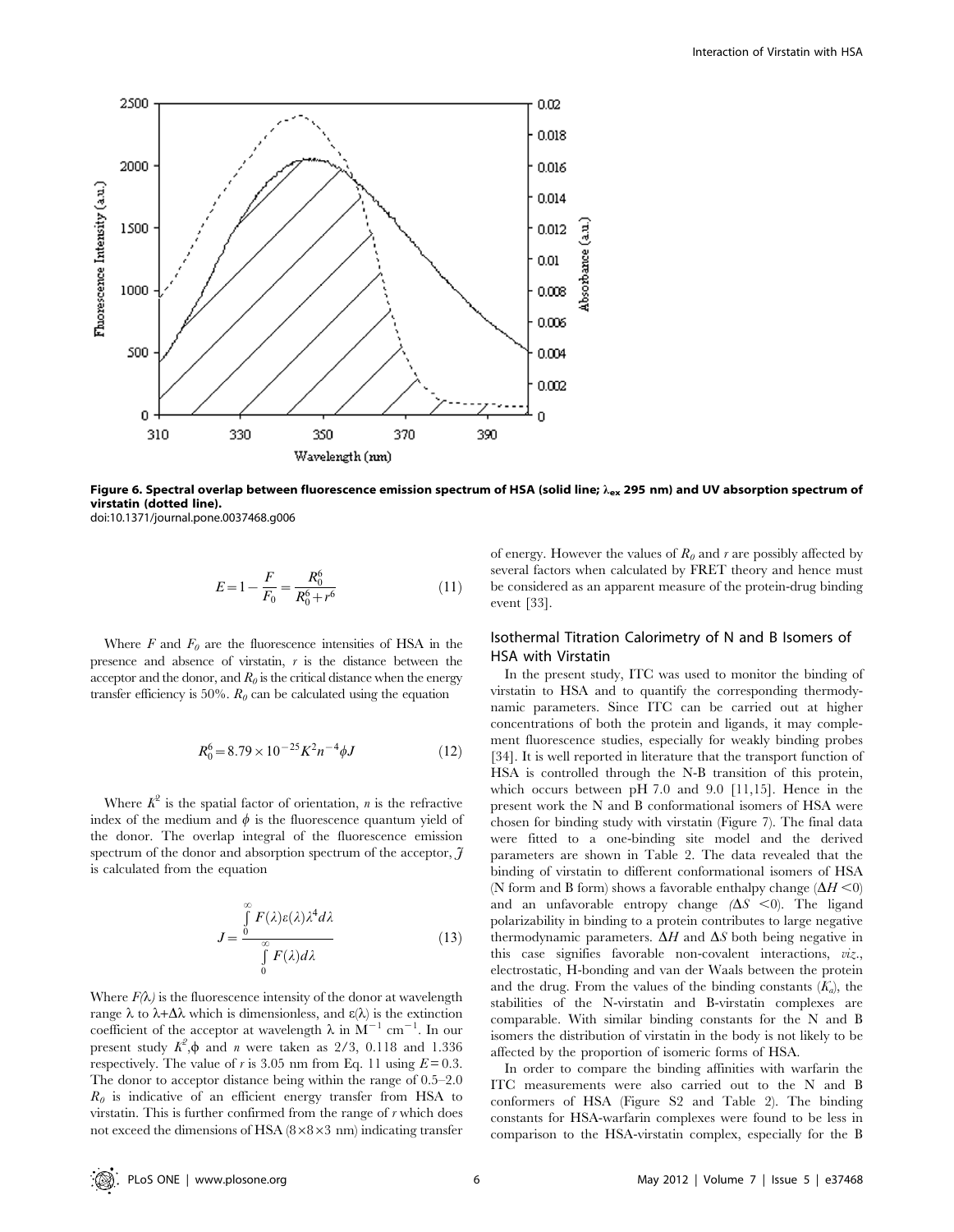

Figure 7. ITC data for the titration of (a) the N and (b) the B forms of HSA with virstatin. Flow of heat with time during the injection of the drug and the heat evolved per mole of added drug for each injection, shown at the top and the bottom, respectively. doi:10.1371/journal.pone.0037468.g007

isomers. Moreover, there are considerable differences both in the  $\Delta H$  and  $\Delta S$  values between the two ligands, as well as between the two forms of HSA. It is well documented in literature that warfarin binds to subdomain IIA of HSA and shares this binding site with a range of other drugs, viz., phenylbutazone, tolbutamide and indomethacin, and thus competes with them for binding [35,36]. It was also found from docking studies (discussed

Table 2. Thermodynamic parameters derived from ITC measurements on the binding of virstatin and warfarin with different conformers of HSA.

| <b>Thermodynamic parameters</b>              | N form                          | <b>B</b> form                  |
|----------------------------------------------|---------------------------------|--------------------------------|
| n (Virstatin: HSA stoichiometry)             | $0.29 \pm 0.01$                 | $0.33 \pm 0.02$                |
|                                              | $[0.96 \pm 0.02]$               | $[0.8 \pm 0.03]$               |
| $K_a$ (binding constant) $M^{-1}$            | $(6.09 \pm 0.87) \times 10^5$   | $(4.47 \pm 0.54) \times 10^5$  |
|                                              | $[(3.18 \pm 0.54) \times 10^5]$ | $[(7.76 \pm 1.2) \times 10^4]$ |
| $\Delta H$ (enthalpy) kcal mol <sup>-1</sup> | $-25.8 \pm 0.15$                | $-14.1 \pm 0.15$               |
|                                              | $[-10.8 \pm 0.03]$              | $[-15.5 \pm 0.09]$             |
| S (entropy change) cal mol <sup>-1</sup> K   | $-58.79$                        | $-20.79$                       |
|                                              | $[-10.60]$                      | $[-28.75]$                     |
| G (free energy change) kcal mol $^{-1}$      | $-7.99$                         | $-7.80$                        |
|                                              | [-7.32]                         | $[-6.07]$                      |
|                                              |                                 |                                |

Values for warfarin are in square brackets. doi:10.1371/journal.pone.0037468.t002

later) that virstatin shares the same binding site as that of warfarin (site I, subdomain IIA).



Figure 8. Far-UV CD spectra of the N isomer (pH 7.2) in the presence of virstatin, with HSA/virstatin molar ratios of 1:1, 1:2 and 1:3.

doi:10.1371/journal.pone.0037468.g008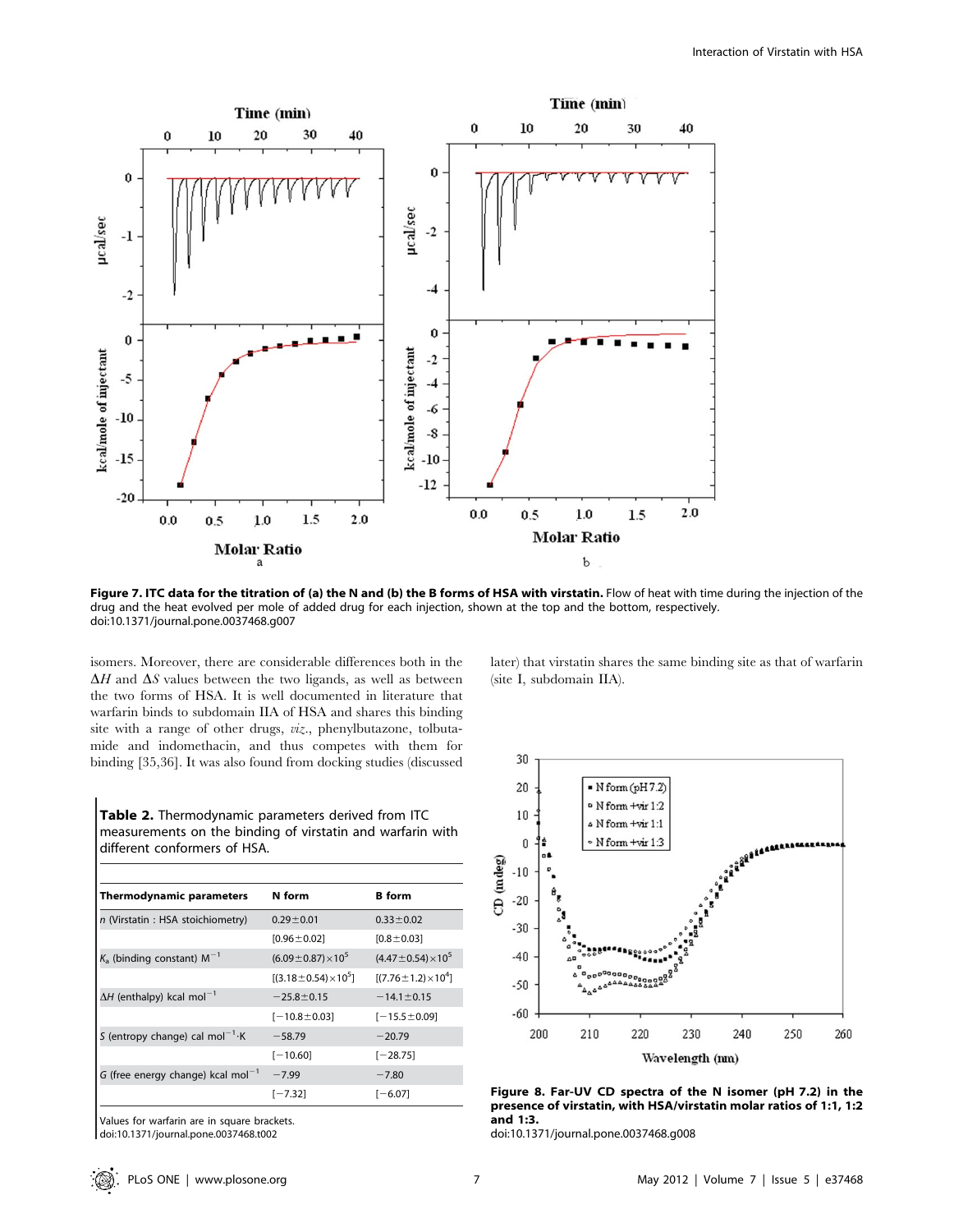Table 3. Secondary structural content of HSA upon interaction with virstatin in different molar ratios.

| Molar ratio (HSA<br>to virstatin) | N form $(pH 7.2)$      |                       |                           | <b>B</b> form (pH 9.0) |                       | $F$ form (pH 3.5)         |                        |                       |                              |
|-----------------------------------|------------------------|-----------------------|---------------------------|------------------------|-----------------------|---------------------------|------------------------|-----------------------|------------------------------|
|                                   | $\alpha$ -helix<br>(%) | $\beta$ -sheet<br>(%) | <b>Random</b><br>coil (%) | $\alpha$ -helix<br>(%) | <b>B-sheet</b><br>(%) | <b>Random</b><br>coil (%) | $\alpha$ -helix<br>(%) | $\beta$ -sheet<br>(%) | <b>Random</b><br>Coil $(% )$ |
| I٥                                | 60.2                   | 20.8                  | 19.0                      | 53.4                   | 22.7                  | 21.6                      | 48.5                   | 25.4                  | 24.4                         |
| 1:1                               | 63.4                   | 19.3                  | 16.5                      | 64.5                   | 18.7                  | 14.4                      | 64.0                   | 19.5                  | 17.4                         |
| 1:2                               | 57.1                   | 21.6                  | 21.3                      | 50.7                   | 20.3                  | 28.5                      | 55.0                   | 22.6                  | 21.3                         |
| 1:3                               | 50.4                   | 24.3                  | 24.5                      | 43.6                   | 14.5                  | 39.5                      | 31.2                   | 24.6                  | 44.6                         |

Data were deconvoluted using CDNN software (http://bioinformatik.biochemtech.uni-halle.de/cdnn). doi:10.1371/journal.pone.0037468.t003

# Effect of the Binding of Virstatin on Different Conformations of HSA

To explore various aspects of protein structure and also its interaction with small molecules, CD is one of the strong and sensitive spectroscopic tools [37,38]. The conformational changes in the secondary structure of HSA have been studied with far- UV CD, in the range of 200–260 nm at pH 7.2, 9.0 and 3.5 (Figure S3). The CD spectra of HSA at physiological pH exhibits two negative bands in the ultraviolet region at 208 nm  $(\pi \rightarrow \pi$  \* transition) and 222 nm (n $\rightarrow \pi$  \* transition) which is the characteristic of  $\alpha$ -helical protein [39]. The N (pH 7.2), B (pH 9.0) and F (pH 3.5) conformational states of HSA contained 60.2%, 53.4% and  $48.5\%$  of  $\alpha$ -helix which is in agreement with the values reported by other investigators [40]. The significant loss of helix content for the F form may be due to the disruption of the intradomain and the inter-domain (II and III) structures at pH 3.5.

To study the influence of virstatin on the secondary structure of HSA, the far-UV CD spectra were recorded using various molar ratios of drug to protein (0, 1:1, 2:1 and 3:1) (Figure 8). For all conformational states of HSA (N, F and B), there was an increase of  $\alpha$  -helical content at the expense of random coil when virstatin binds to protein in 1:1 molar ratio (Table 3). Further increase in the concentration of virstatin (2:1 and 3:1) has a deleterious consequence on the secondary structure (especially, helix) of HSA with a concomitant increase in the percentage of random coil. The perturbation of the secondary structure of HSA in the presence of



Figure 9. Temperature-induced denaturation of the N conformer of free HSA (solid circle) and in the presence of virstatin (open circle).

doi:10.1371/journal.pone.0037468.g009

higher concentration of virstatin has also been noted with other drugs [41,42].

Temperature denaturation of protein results from the weakening of interactions, such as hydrogen bonding [43]. In the present study the thermal unfolding of N, B and F conformers of HSA alone, as well as, in the presence of virstain was carried out and the shape of the melting curves conforms to two step transition from the native to the unfolded state (Figure 9). The CD value  $(\theta_{222})$ decreases with the rise in temperature, which may be due to a loss of higher order secondary structure, i.e.,  $\alpha$  -helix with the concomitant increase of random coil content [44]. This finding is consistent with the characteristics of HSA at higher temperature where the free sulfhydryl group at Cys34 exchanges with other disulfide bridges [45,46]. The midpoint of the unfolding transition  $(T_M)$  determined from sigmoidal fits showed that upon binding to virstatin the value of  $T_M$  increased for the N isomer as compared to the free HSA. The values of  $T_M$  for N, B and F conformers of HSA were found to be 68.6, 71.2 and  $51.0^{\circ}$ C, whereas in presence of drug the  $T_M$  values were 69.5, 71.9 and 51.7°C, respectively (Figure 9, Figure S4).

#### FT-IR Spectra of HSA-virstatin Complexes

Infrared spectroscopy has been used as a powerful tool to understand the secondary structures of proteins [47]. In the IR region, the frequencies of bands due to the amide I–III vibrations, particularly the amide I band, are sensitive for the prediction of secondary structure of proteins. Hence to further prove the conformational change of HSA induced by the binding of virstatin, we investigated the FT-IR spectra of HSA and the



Figure 10. FT- IR spectra of free HSA (blue) and HSA -virstatin complex (red) in  $D_2O$  in the range of 1720 to 1560 cm<sup>-1</sup>. doi:10.1371/journal.pone.0037468.g010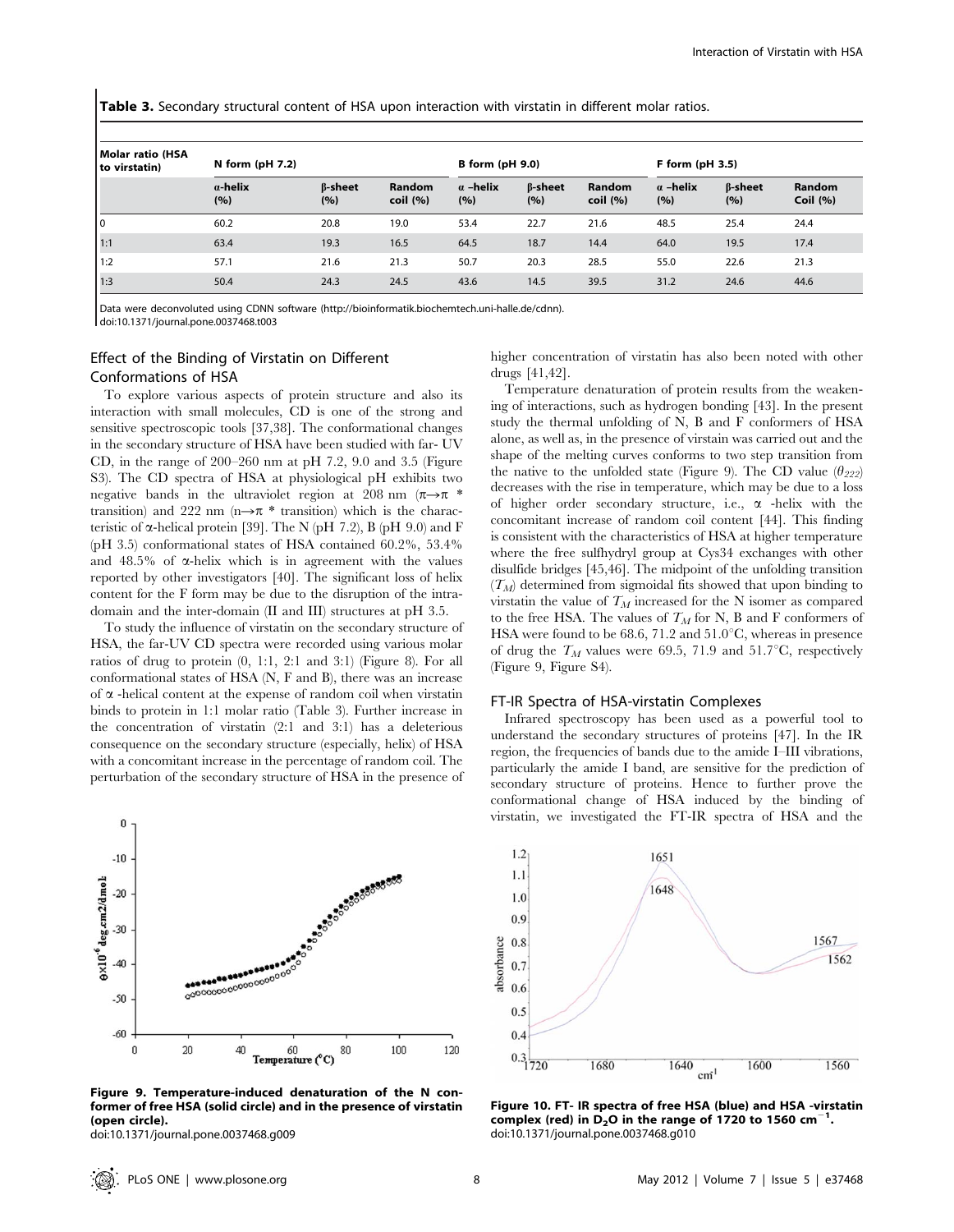

Figure 11. Near-UV CD spectra of the N form of HSA in the absence and the presence of virstatin. doi:10.1371/journal.pone.0037468.g011

HSA-virstatin complex. The amide I peak position occurs in the region  $1600-1700 \text{ cm}^{-1}$  and the amide II band at  $1548 \text{ cm}^{-1}$ . In general, the range 1650–1660  $\text{cm}^{-1}$  in the amide I band can be attributed to  $\alpha$  -helix [48]. In the present study the FT-IR spectra of free HSA as well as virstatin bound HSA was carried out in  $D_2O$  (Figure 10). The characteristic amide I and amide II bands for free HSA were found at  $1651$  and  $1567$   $\text{cm}^{-1}$ , respectively. The peak position of amide I moved from  $1651 \text{ cm}^{-1}$  to  $1648 \text{ cm}^{-1}$ , and for amide II from 1567 cm<sup>-1</sup> to 1562 cm<sup>-1</sup> on complexation with virstatin. This may be due to the change in secondary structure of HSA after interaction with virstatin, resulting in the perturbations of the amide I and amide II vibrational frequencies.

## Near-UV CD Spectroscopy

Near-UV CD spectroscopy may be employed to detect asymmetry in the environment of aromatic residues and hence is a sensitive tool to measure minor structural perturbations in proteins [49]. Each of the amino acids has characteristic wavelength range, e.g. tryptophan shows fine structures between



Figure 12. Cartoon representation of HSA with the bound virstatin (red). Trp214 is shown in golden sticks. In (a) the N- and the C-termini of the polypeptide chain are shown as red and blue balls, respectively. (b) Close-up view of virstatin (N is in blue, O in red, H is in grey and the rest are C atoms) with two short contacts with Trp214 shown. (c) The cavity corresponding to site I with bound virstatin. The details of the relative positions of the neighboring residues (Table 4) are shown in Figure S5. The figures are made with PYMOL (http://www.pymol.org). doi:10.1371/journal.pone.0037468.g012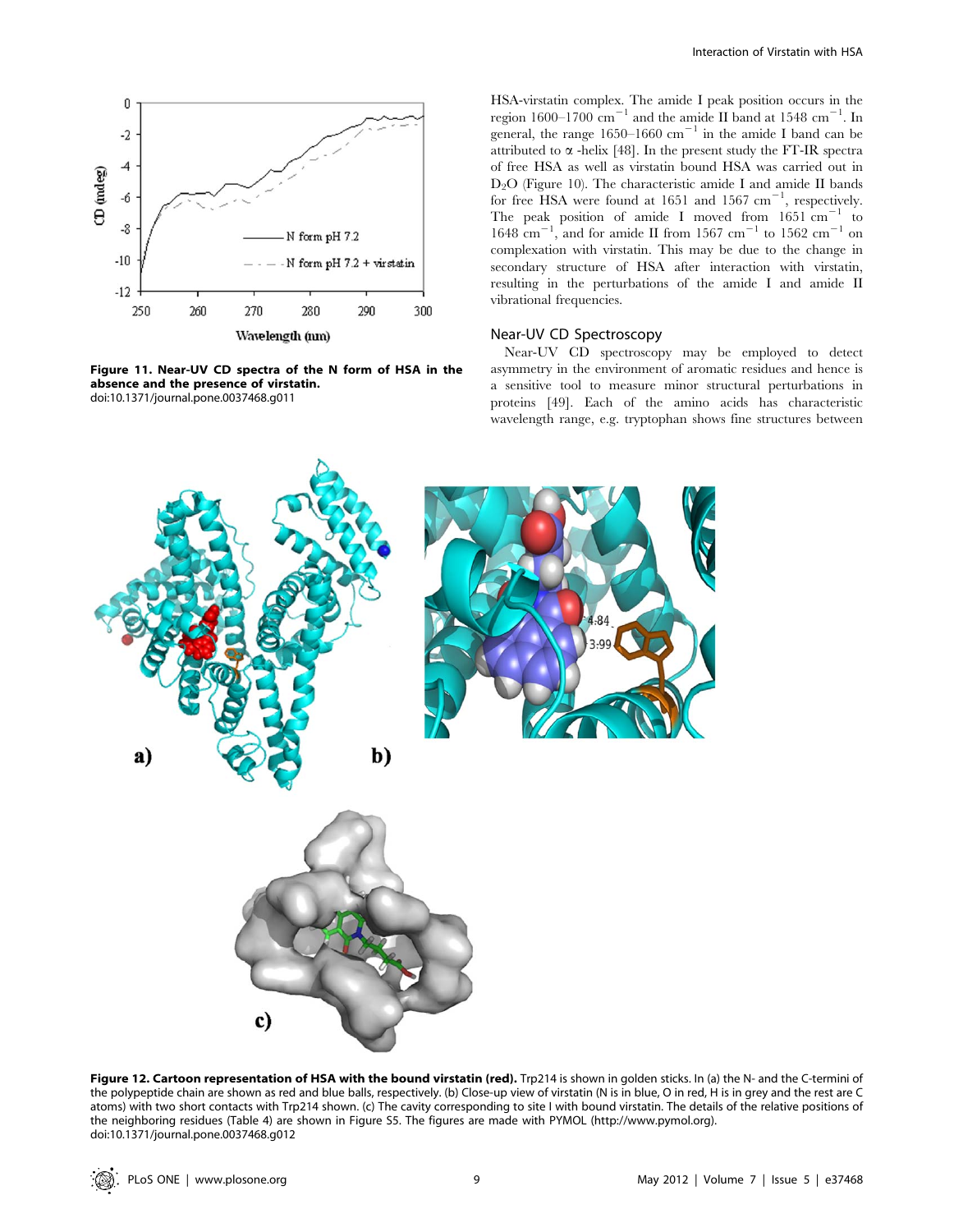Table 4. Change in accessibilities of residues at binding sites I and II on binding different ligands.

| Ligands                | Amino acid residue | $\triangle$ ASA ( $\AA$ <sup>2</sup> ) <sup>b</sup> |
|------------------------|--------------------|-----------------------------------------------------|
| Virstatin              | <b>Tyr150</b>      | 15.72                                               |
|                        | Glu153             | 10.69                                               |
|                        | Ser192             | 14.9                                                |
|                        | Lys195             | 17.34                                               |
|                        | Lys199             | 21.69                                               |
|                        | Leu219             | 12.49                                               |
|                        | Arg222             | 13.39                                               |
|                        | Leu238             | 29.68                                               |
|                        | Arg257             | 13.08                                               |
|                        | Leu260             | 11.11                                               |
|                        | <b>Ile264</b>      | 10.07                                               |
|                        | <b>Ile290</b>      | 13.54                                               |
|                        | Ala291             | 34.68                                               |
|                        | <b>Glu292</b>      | 13.57                                               |
| Warfarin <sup>a</sup>  | <b>Leu238</b>      | 39.03                                               |
|                        | Ala291             | 38.6                                                |
|                        | Leu242             | 35.6                                                |
|                        | Trp214             | 28.93                                               |
|                        | Arg257             | 16.4                                                |
|                        | Arg222             | 14.05                                               |
|                        | Leu219             | 12.25                                               |
|                        | Ser287             | 12.02                                               |
|                        | <b>Ile290</b>      | 11.48                                               |
|                        | Phe211             | 11.26                                               |
|                        | Leu260             | 10.72                                               |
| Ibuprofen <sup>a</sup> | Leu453             | 28.22                                               |
|                        | <b>Val485</b>      | 27.55                                               |
|                        | Asn391             | 21.82                                               |
|                        | Leu387             | 19.4                                                |
|                        | Ile388             | 16.85                                               |
|                        | Pro384             | 10.79                                               |
|                        | Glu450             | 10.79                                               |
|                        |                    |                                                     |

<sup>a</sup>Values for warfarin binding at Site I and ibuprofen binding at Site II are from [53].

 $b\Delta$ ASA = ASA(isolated) – ASA(complex), where ASA is the accessible surface area of a given residue. Only values  $>$  10 Å<sup>2</sup> are reported.

doi:10.1371/journal.pone.0037468.t004

290 and 305 nm, while tyrosine between 275 and 282 nm and phenylalanine shows weaker bands around 255 to 270 nm [50]. The near-UV CD spectra were measured in the range of 250 to 300 nm for different isomers of HSA (N, B and F) and also in the presence of virstatin (Figure 11 and Figure S5). For the N conformer (pH 7.2) the appearance of two minima at 263 and 269 nm and shoulders at 273 and 291 nm indicate the characteristics of disulfide and aromatic chromophores, similar to earlier reports. The reduction of CD signal for the B isomer may be due to the fact that during the N-B transition, alteration of tertiary structure of domain I occurred. For the F isomer the signal was further reduced, indicating perturbations around the Trp residue and the disulfide bridges. After binding to virstatin, which itself is an achiral molecule and does not exhibit any CD signal, the

near-UV CD spectra of different conformers of HSA showed significant alteration of tertiary structure [51].

#### Molecular Docking Study of HSA-virstatin Interaction

In order to understand the efficacy of a drug as a therapeutic agent, it is necessary to explore the binding site of that drug in proteins. HSA contains three predominantly helical structural domains, each of which is made up of two subdomains having specific structural and functional characteristics. The two main binding sites, namely sites I and II (hydrophobic in nature), are located in subdomains IIA and IIIA, respectively. Site I is known as the warfarin binding site, and prefers to bind large heterocyclic and negatively charged compounds, while site II is suitable for small aromatic carboxylic acids [14,52].

The binding region of virstatin to HSA obtained from both the docking programs, PATCHDOCK and GOLD [25,26], is very similar and corresponds to the site I. However, while the solution from PATCHDOCK showed no hydrogen bond, the one from GOLD had 3 hydrogen bonds, but with the n-butyric acid side chain folded over to the top of the cyclic structure. With a more extended side chain and an overall greater non-polar contact the solution from PATCHDOCK was considered for further analysis (Figure 12a). Figure 12b shows the contacts between virstatin and tryptophan residue (Trp214) which are within  $5 \text{ Å}$ . The cavity corresponding to site I with bound virstatin is shown in Figure 12c. There are 14 surrounding residues, seven nonpolar and seven charged; Arg $257$  is the closest with NE at a distance of  $2.95$  Å (Figure S6) from O1 of virstatin (the same pair was found to form a hydrogen bond in docked structure obtained from GOLD). Also hydrogen bonding between ligand and Arg257 has reported in other HSA-drug binding studies, indicating a possible electrostatic component in the interaction between virstatin and HSA. The accessibility of the sole tryptophan residue got reduced by 4.4  $\AA^2$ after docking with virstatin. Apart from Trp214, the accessibility gets reduced for 21 other residues which include all (except Phe211) used for warfarin binding at site I as reported in [53] and none of the residues from site II binding region (Table 4). We also used a recently developed albumin binding prediction webserver (http://albumin.althotas.com) [54], which also predicted the binding site of virstatin to be more similar to the ligands known to bind at site I rather than at II. Table S1 indicates that 96.4% of the surface area of virstatin gets buried on complex formation.

Virstatin has been found to prevent the intestinal colonization of V. cholerae [6]. It has also been shown to interact with two V. cholerae proteins, ToxT and Ace, associated with the virulence activity of the organism [7,9]. For the development of the molecule as drug it is important to understand its biodistribution. In this paper the interaction between HSA and virstatin has been studied using various biophysical methods. ITC revealed the binding of virstatin with different conformers (N and B) of HSA. The binding was found to be exothermic, located in site I corresponding to the binding site of warfarin. On binding virstatin there are alterations in the secondary and tertiary structures, as revealed by the far- and the near-UV CD spectroscopy. Results from ITC experiment showed comparable binding affinities for both the isomers. The protein is stabilized, with higher helical content, against urea and thermal unfolding in presence of virstatin in the molar ratio 1:1; however, a higher concentration of virstatin seems to have a destabilizing effect. The docked binding site of the molecule is compared to other known drug binding sites and correlated with spectroscopic data. The biological importance of this study lies in understanding the interaction of HSA with virstatin, which will be essential for the future designing of virstatin-inspired drugs.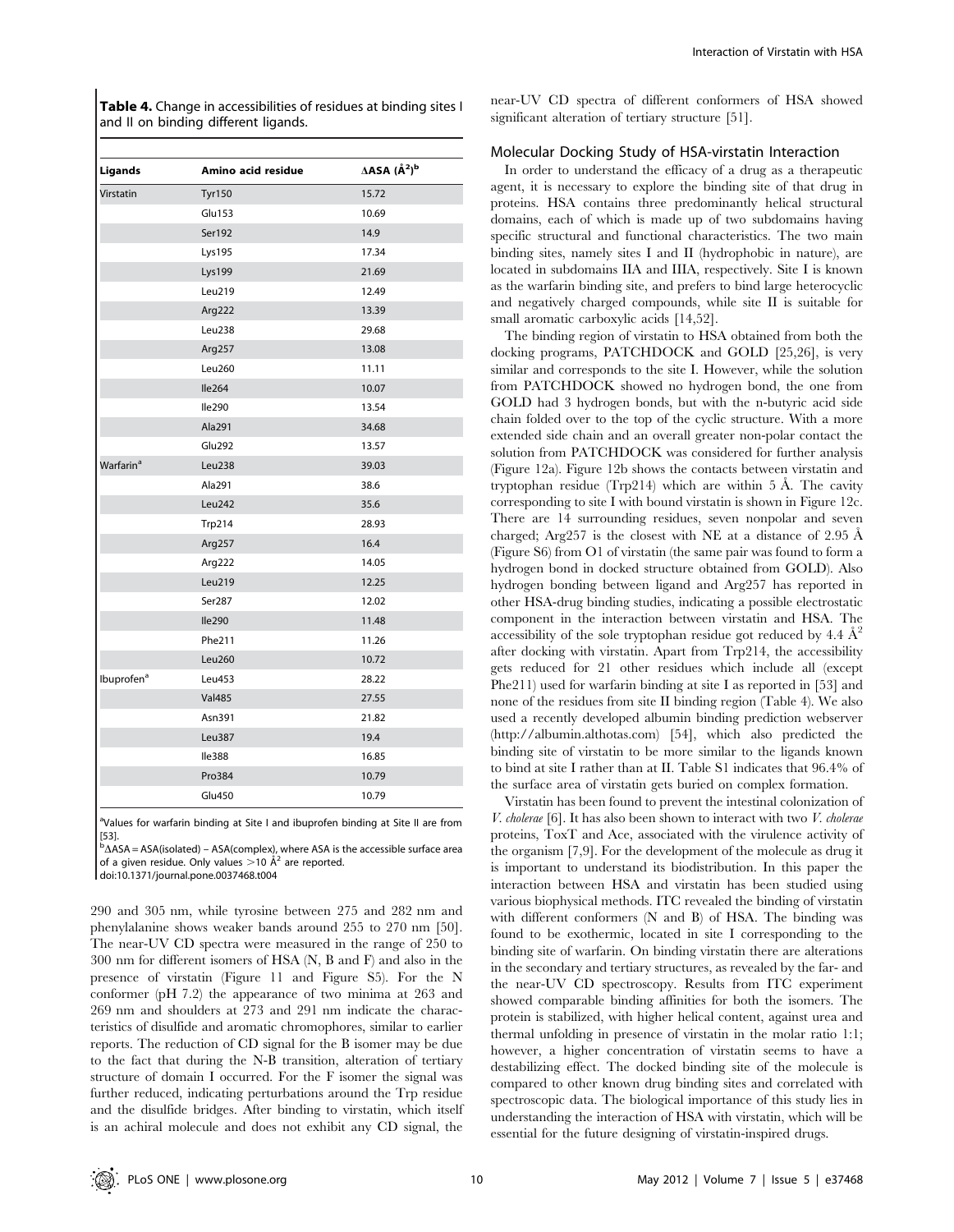Figure S1 Stern-Volmer plot for the quenching of N, B and F isomers of HSA using virstatin. The samples were excited at 295 nm and the emission at 340 nm was measured. (DOC)

Figure S2 Binding of warfarin with the (a) N and (b) B conformational isomers of HSA.

(DOC)

Figure S3 Far-UV CD spectra of the N, B and F isomers of HSA.

(DOC)

Figure S4 Temperature-induced unfolding of (a) the B and (b) the F conformational isomers of free HSA (solid symbol) and in the presence of virstatin (open symbol). (DOC)

References

- 1. Puri AW, Bogyo M (2009) Using small molecules to dissect mechanisms of microbial pathogenesis. ACS Chem. Biol 4: 603–616.
- 2. Ong SE, Schenone M, Margolin AA, Li X, Do K, et al. (2009) Identifying the proteins to which small-molecule probes and drugs bind in cells. Proc Natl Acad Sci USA 106: 4617–4622.
- 3. Griffith DC, Kelly-Hope LA, Miller MA (2006) Review of reported cholera outbreaks worldwide 1995–2005. Am J Trop Med Hyg 75; 973–977.
- 4. Kaper JB, Morris JG Jr., Levine MM (1995) Cholera. Clin Microbiol Rev 8: 48–86.
- 5. Waldor MM, Mekalanos JJ (1996) in Enteric Infections and Immunity, New York: Plenum Press, p 37.
- 6. Hung DT, Shakhnovich EA, Pierson E, Mekalanos JJ (2005) Small-molecule inhibitor of Vibrio cholerae virulence and intestinal colonization. Science 310: 670–674.
- 7. Shakhnovich EA, Hung DT, Pierson E, Lee K, Mekalanos JJ (2007) Virstatin inhibits dimerization of the transcriptional activator ToxT. Proc Natl Acad Sci USA 104: 2372–2377.
- 8. Higgins DE, Nazareno E, DiRita VJ (1992) The virulence gene activator ToxT from Vibrio cholerae is a member of the AraC family of transcriptional activators. J Bacteriol 174: 6974–6980.
- Chatterjee T, Mukherjee D, Dey S, Pal A, Hoque KM, et al. (2011) Accessory cholera enterotoxin, Ace, from *Vibrio cholerae*: structure, unfolding, and virstatin binding. Biochemistry 50. pp 2962–2972.
- 10. Kragh-Hansen U, Chuang VT, Otagiri (2002) Practical aspects of the ligandbinding and enzymatic properties of human serum albumin. Biol Pharm Bull 25: 695–704.
- 11. Carter DC, He XM (1990) Structure of human serum albumin. Science 249: 302–303.
- 12. Carter DC, Ho JX (1994) Structure of serum albumin. Adv Protein Chem 45: 153–203.
- 13. Dockal M, Carter DC, Ruker F (2000) Conformational transitions of the three recombinant domains of human serum albumin depending on pH. J Biol Chem 275: 3042–3050.
- 14. He XM, Carter DC (1992) Atomic structure and chemistry of human serum albumin, Nature 358: 209–215.
- 15. Carter DC, He XM, Munson SH, Twigg PD, Gernert KM, et al. (1989) Threedimensional structure of human serum albumin. Science 244: 1195–1198.
- 16. Leonard WJ, Vijai KK, Foster, JF (1963) A structural transformation in bovine and human plasma albumins in alkaline solution as revealed by rotatory dispersion studies, J Biol. Chem. 238: 1984–1988.
- 17. Foster JF (1977) Some aspects of the structure and conformational properties of serum albumin, in: V.M. Rosenoer, M. Oratz, M.A. Rothschild (Eds.), Albumin, Structure, Function and Uses, Pergamon, Oxford.
- 18. Geisow MJ, Beaven GH (1977) Physical and binding properties of large fragments of human serum albumin. Biochem J 163: 477–484.
- 19. Khan MY (1986) Direct evidence for the involvement of domain III in the N-F transition of bovine serum albumin. Biochem J 236: 307–310.
- 20. Yamasaki K, Maruyama T, Yoshimoto K (1999) Interactive binding to the two principal ligand binding sites of human serum albumin: effect of the neutral-tobase transition. Biochim Biophys Acta 1432: 313–323.
- 21. Wilting J, Hart BJ, De Gier, JJ (1980) The role of albumin conformation in the binding of diazepam to human serum albumin, Biochim. Biophys. Acta 626: 291–298.
- 22. Peters T All about Albumin: Biochemistry, Genetics, Medical Applications, San Diego, Academic Press.
- 23. Jelesarov I, Bosshard HR (1999) Isothermal titration calorimetry and differential canning calorimetry as complementary tools to investigate the energetics of biomolecular recognition. J Mol Recognit 12: 3–18.

Figure S5 Near-UV CD spectra of (a) the B and (b) the F conformations of HSA in the absence and the presence of virstatin. (DOC)

Figure S6 The relative positions of the neighboring residues (the list given in Table 4) of site I of HSA with bound virstatin. (DOC)

Table S1 Accessible surface area of virstatin before and after complexation.

(DOC)

# Author Contributions

Conceived and designed the experiments: TC AP PC. Performed the experiments: TC AP SD. Analyzed the data: TC AP BKC. Contributed reagents/materials/analysis tools: PC TC. Wrote the paper: TC AP SD PC.

- 24. Connelly PR (1994) Acquisition and use of calorimetric data for prediction of the thermodynamics of ligand-binding and folding reactions of proteins. Curr Opin Biotechnol 5: 381–388.
- 25. Schneidman-Duhovny D, Inbar Y, Nussinov R, Wolfson HJ (2005) PatchDock and SymmDock: servers for rigid and symmetric docking. Nucl Acids Res 33 : W 363–367.
- 26. Jones G, Willett P, Glen RC, Leach AR, Taylor R (1997) Development and validation of a genetic algorithm for flexible docking. J Mol Biol 267: 727–748.
- 27. McDonald IK, Thornton, JM (1994) Satisfying hydrogen bonding potential in proteins, J Mol Biol 238: 777–793.
- 28. Hubbard SJ (1992) NACCESS: Program for Calculating Accessibilities. Department of Biochemistry and Molecular Biology, University College of London.
- 29. Lakowicz JR (1983) Principles of fluorescence spectroscopy, New York. Plenum Press.
- 30. Li Y, He W, Dong Y, Shenga F, Hu Z (2006) Human serum albumin interaction with formononetin studied using fluorescence anisotropy, FT-IR spectroscopy, and molecular modeling methods. Bioorg Med Chem 14: 1431–1436.
- 31. Salman M, Yogesh K, Saad T (2000) Anion-induced refolding of human serum albumin under low pH conditions. Biochim Biophys Acta 1476: 139–148.
- 32. Bagatolli LA, Kivatinitz SC, Fidelio GD (1996) Interaction of small ligands with human serum albumin IIIA Subdomain. How to determine the affinity constant using an easy steady state fluorescence method. J Pharm Sci 85: 1131–1132.
- 33. Ahmad E, Rabbani G, Zaidi N, Singh S, Rehan M, et al. (2011) Stereoselectivity of human serum albumin to enantiomeric and isoelectronic pollutants dissected by spectroscopy, calorimetry and bioinformatics. Plos one 6, e26186.
- 34. Ross PD, Subramanian S (1981) Thermodynamics of protein association reactions: forces contributing to stability. Biochemistry 20: 3096–3102.
- 35. Sudlow G, Birkett DJ, Wade DN (1975) The characterization of two specific drug binding sites on human serum albumin. Mol Pharmacol 11: 824–832.
- 36. Fehske KJ, Schlafer U, Wollert U, Muller WE (1981) Characterization of an important drug binding area on human serum albumin including the high-affinity binding sites of warfarin and azapropazone. Mol Pharmacol 21: 387–393.
- 37. Greenfield NJ (2006) Using circular dichroism spectra to estimate protein secondary structure. Nat Protoc 1: 2876–2890.
- 38. Kelly SM, Price NC (1997) The application of circular dichroism to studies of protein folding and unfolding. Biochim Biophys Acta 1338: 161–185.
- 39. Ahmad B, Parveen S, Khan RH (2006) Effect of albumin conformation on the binding of ciprofloxacin to human serum albumin: a novel approach directly assigning binding site. Biomacromolecules 7: 1350–1356.
- 40. Peters T (1985) Advances in Protein Chemistry, C.A. Anfinsen, J.T. Edsall, F.M. Richards (Eds.), New York, Academic Press 37: p. 161 p.
- 41. Bian Q, Liu J, Tian J, Hu Z (2004) Binding of genistein to human serum albumin demonstrated using tryptophan fluorescence quenching. Int J Biol Macro 34: 333–337.
- 42. Neault JF, Tajmir-Riahi HA (1998) Interaction of cisplatin with human serum albumin. Drug binding mode and protein secondary structure. Biochim. Biophys. Acta 1384: 153–159.
- 43. Shaw AK, Pal SK (2008) Spectroscopic studies on the effect of temperature on pHinduced folded states of human serum albumin, Photochem Photobiol B 90: 69–77.
- 44. Yamasaki M, Yano H, Aoki K (1990) Differential scanning calorimetric studies on bovine serum albumin: I. Effects of pH and ionic strength. Int. J. Biol. Macromol. 12: 263–268.
- 45. Shanmugam G, Polavarapu PL (2004) Vibrational circular dichroism spectra of protein films: thermal denaturation of bovine serum albumin. Biophys Chem 111: 73–77.
- 46. Surewicz WK, Mantsch HH (1988) New insight into protein secondary structure from resolution-enhanced infrared spectra. Biochim Biophys Acta 952: 115–130.